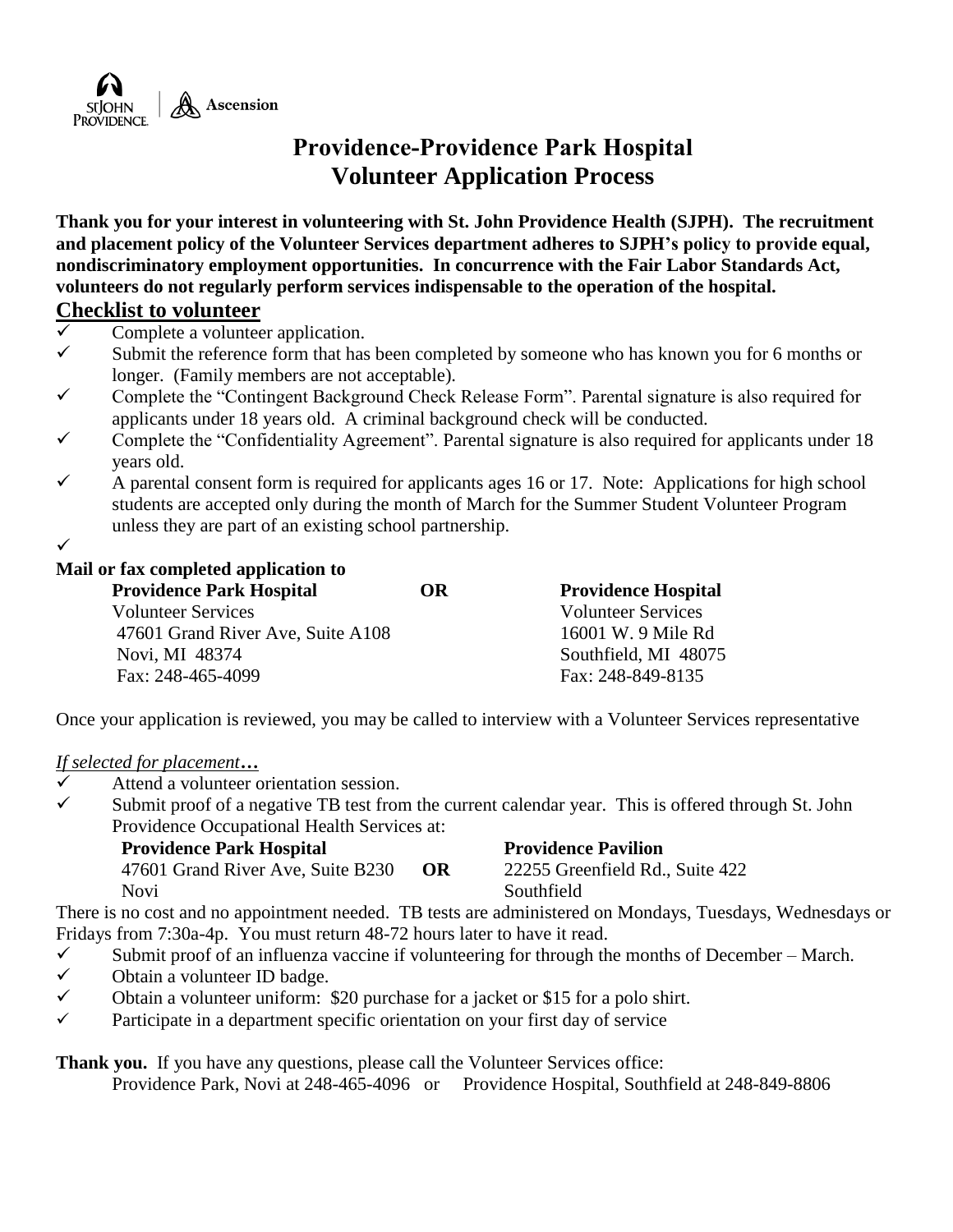

# **Volunteer Application**

# Please answer all questions – Type or Print Clearly.

|               |                                                                                                            |                | <b>Personal Information</b> |            |                   |                 |               |
|---------------|------------------------------------------------------------------------------------------------------------|----------------|-----------------------------|------------|-------------------|-----------------|---------------|
|               | Please Check: $\Box$ Adult $\Box$ College $\Box$ High School $\Box$ 16-17 years old $\Box$ $\Box$ Male     |                |                             |            |                   |                 | $\Box$ Female |
| Prefix:       | $\Box$ Miss                                                                                                | $\Box$ Mrs.    | $\Box$ Ms.                  | $\Box$ Mr. |                   |                 |               |
|               |                                                                                                            |                |                             | SSN 35     |                   |                 |               |
|               | Address (Please include apartment or unit number)                                                          |                |                             |            |                   | (Last 4 digits) |               |
|               |                                                                                                            |                |                             |            |                   |                 |               |
|               |                                                                                                            |                |                             |            |                   |                 |               |
| City          |                                                                                                            |                | <b>State</b>                |            | Zip Code          |                 |               |
|               |                                                                                                            |                |                             |            |                   |                 |               |
| Date of Birth | Phone Numbers (Check preferred contact number)                                                             | E-mail Address |                             |            |                   |                 |               |
|               |                                                                                                            |                |                             |            |                   |                 |               |
| $\Box$ Home # | $\Box$ Work #                                                                                              |                |                             |            |                   |                 |               |
|               | Are you a U.S. Citizen or otherwise authorized to volunteer in the U.S.?                                   |                |                             |            |                   | $\Box$ Yes      | $\Box$ No     |
|               | Have you ever been convicted of a crime, other than a minor traffic violation?                             |                |                             |            |                   | $\Box$ Yes      | $\Box$ No     |
|               | If yes, explain $\frac{1}{\sqrt{1-\frac{1}{2}}\left(\frac{1}{2}-\frac{1}{2}\right)}$                       |                |                             |            |                   |                 |               |
|               |                                                                                                            |                |                             |            |                   |                 |               |
|               | (Court-ordered Community Service is not compatible with volunteering at St. John Providence Health System) |                |                             |            |                   |                 |               |
|               |                                                                                                            |                |                             |            |                   |                 |               |
|               | <b>Emergency Contact Information - Required</b>                                                            |                |                             |            |                   |                 |               |
| Name          |                                                                                                            |                |                             |            | Relationship      |                 |               |
| Home phone    |                                                                                                            | Cell phone     |                             |            | <b>Work Phone</b> |                 |               |

| How did you hear about Providence Hospital (check appropriate box) |               |                 |               |                                                                    |                  |  |
|--------------------------------------------------------------------|---------------|-----------------|---------------|--------------------------------------------------------------------|------------------|--|
| $\Box$ Brochure                                                    | $\Box$ Church | $\Box$ Employer | $\Box$ Family | $\Box$ Friend                                                      | $\Box$ Newspaper |  |
| $\Box$ Retiree                                                     | $\Box$ School |                 |               | $\Box$ Volunteer                                                   | $\Box$ Walk-In   |  |
| $\Box$ Web/Internet<br>$\Box$ Other (Please state)                 |               |                 |               |                                                                    |                  |  |
|                                                                    |               |                 |               | <b>Referral Information</b><br>$\Box$ Self-Inquiry $\Box$ TV/Radio |                  |  |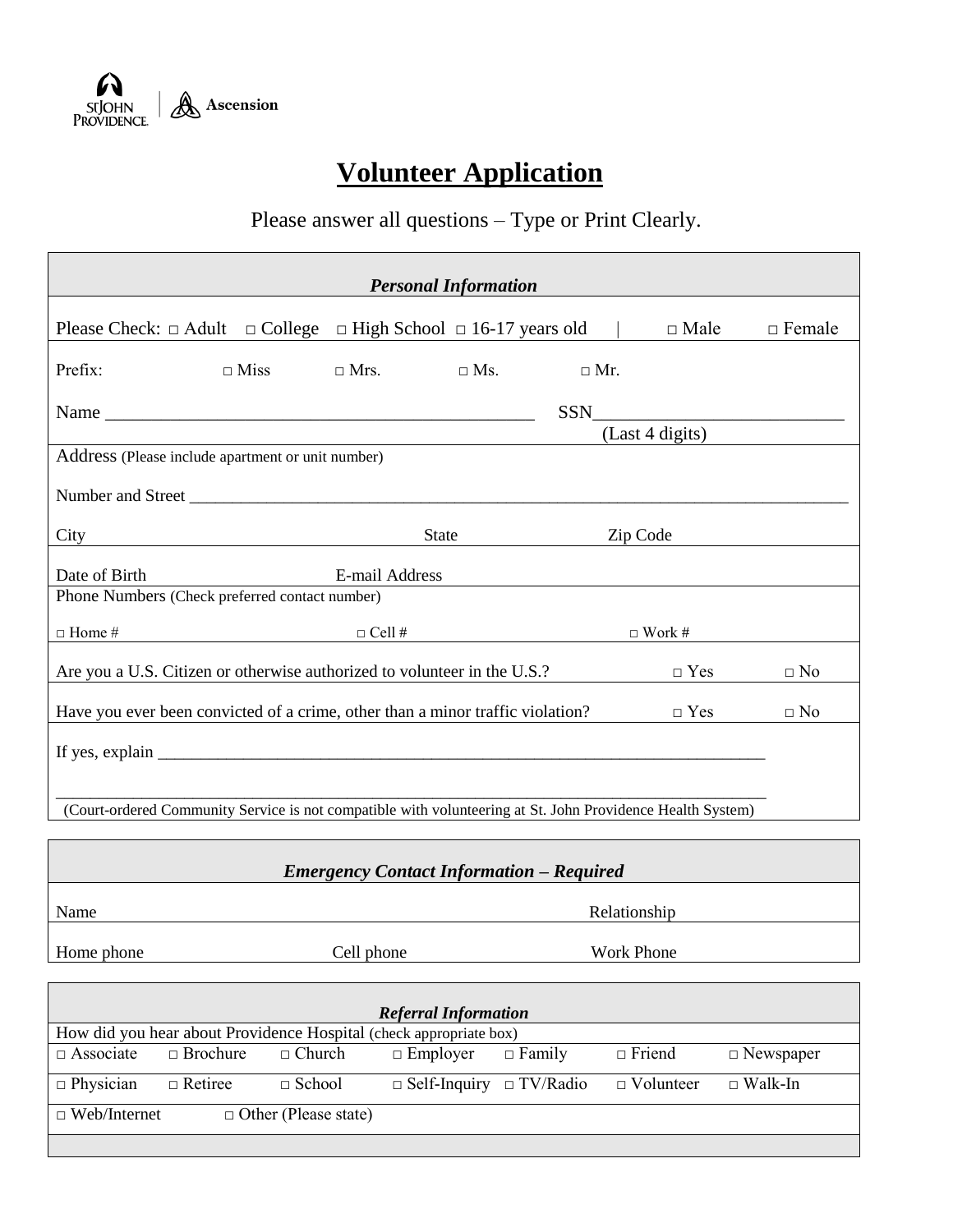| <b>Skills</b><br>Check off all that apply and list languages on line provided     |                    |                        |                                 |                          |  |  |
|-----------------------------------------------------------------------------------|--------------------|------------------------|---------------------------------|--------------------------|--|--|
| $\Box$ Accounting/Finance                                                         | $\Box$ Artist      | $\Box$ Cashier/Retail  | $\Box$ Clerical/Office          | $\Box$ Computer          |  |  |
| $\Box$ Event Planning                                                             | $\Box$ Gardening   | $\Box$ Graphics Design | $\Box$ Marketing/Communications |                          |  |  |
| $\Box$ Music                                                                      | $\Box$ Photography | $\Box$ Public Speaking | $\Box$ Teaching                 | $\Box$ Writing/Reporting |  |  |
| $\Box$ Languages -Please list and indicate any language(s) you can speak fluently |                    |                        |                                 |                          |  |  |

| <b>Volunteer Objectives</b><br>Briefly describe your reason(s) for volunteering. |  |  |  |  |  |
|----------------------------------------------------------------------------------|--|--|--|--|--|
|                                                                                  |  |  |  |  |  |
|                                                                                  |  |  |  |  |  |
|                                                                                  |  |  |  |  |  |
|                                                                                  |  |  |  |  |  |

| <b>Education</b><br>(Past and current)       |  |  |            |  |  |  |
|----------------------------------------------|--|--|------------|--|--|--|
| Grade Level Completed_____________           |  |  |            |  |  |  |
| If currently a student, state name of school |  |  |            |  |  |  |
| Anticipated year of Graduation               |  |  |            |  |  |  |
| TEENS ONLY: Current or most recent grade     |  |  | <b>GPA</b> |  |  |  |

| <b>Recent Employment</b><br>(List two) |          |  |  |
|----------------------------------------|----------|--|--|
| 1) Employer                            | Position |  |  |
| $Date(s)$ of employment – From         | To       |  |  |
| 2) Employer                            | Position |  |  |
| $Date(s)$ of employment – From         | To       |  |  |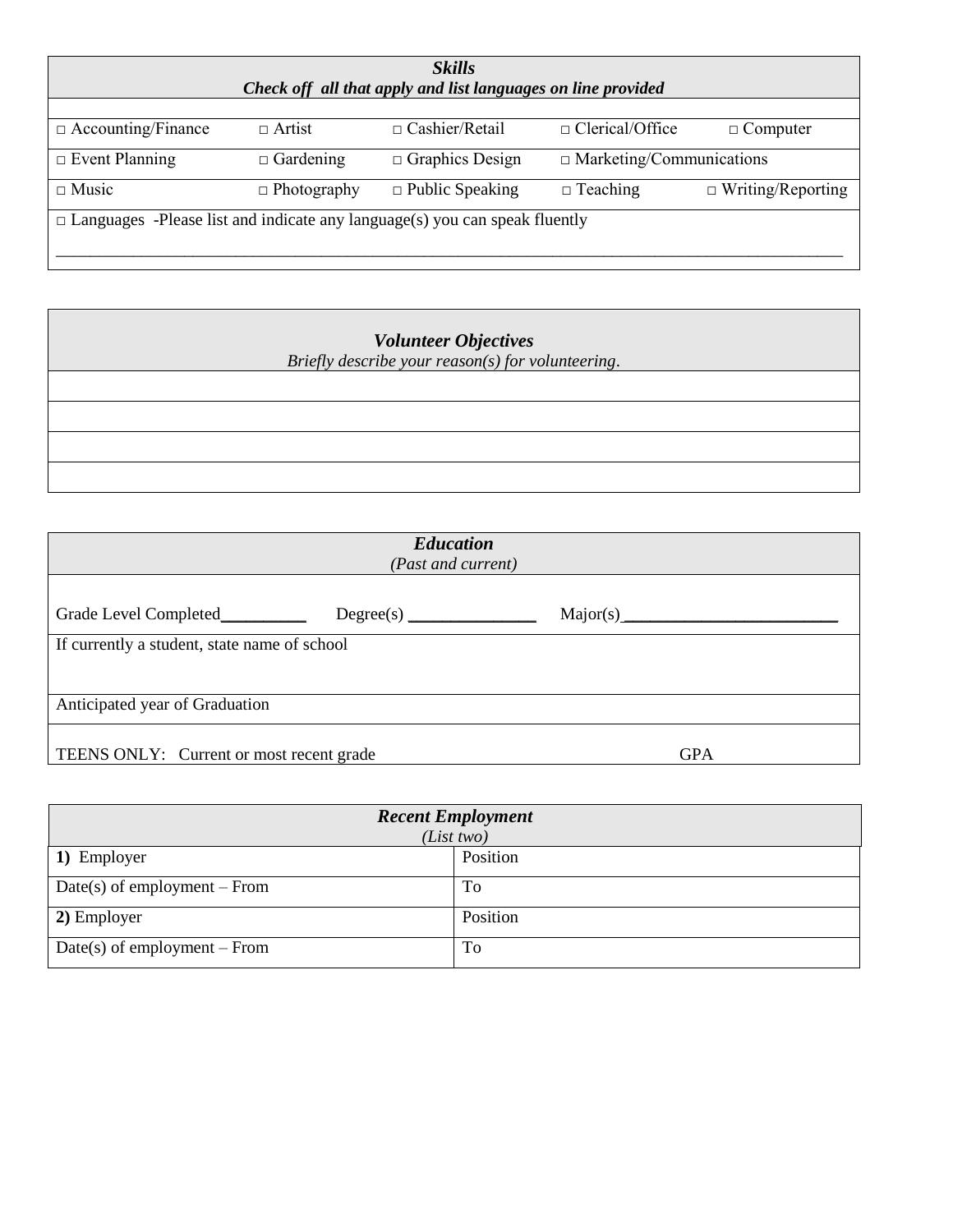| <b>Volunteer Experience</b>      |    |  |  |  |
|----------------------------------|----|--|--|--|
| 1) Organization                  |    |  |  |  |
| Date(s) of volunteering $-$ From | To |  |  |  |
| Position                         |    |  |  |  |
| 2) Organization                  |    |  |  |  |
| $Date(s)$ of volunteering – From | To |  |  |  |
| Position                         |    |  |  |  |

| Availability |                                                                                              |        |         |           |          |        |          |
|--------------|----------------------------------------------------------------------------------------------|--------|---------|-----------|----------|--------|----------|
|              | Please check the day(s) and shift(s) you would be available if your application is accepted. |        |         |           |          |        |          |
|              | Sunday                                                                                       | Monday | Tuesday | Wednesday | Thursday | Friday | Saturday |
| Morning      |                                                                                              |        |         |           |          |        |          |
| Afternoon    |                                                                                              |        |         |           |          |        |          |
| Evening      |                                                                                              |        |         |           |          |        |          |

| <b>Location Preference</b><br>Please check the location you are interested in |                                                        |  |  |  |  |
|-------------------------------------------------------------------------------|--------------------------------------------------------|--|--|--|--|
| $\Box$ Providence Hospital Southfield (9 & Greenfield)                        | $\Box$ Providence Park, Novi (Beck & Grand River)      |  |  |  |  |
| $\Box$ Southfield Cancer Center (9 & Greenfield)                              | $\Box$ Assarian Cancer Ctr., Novi (Beck & Grand River) |  |  |  |  |
| $\Box$ Ascension Medical Center, Howell (I-96 & Latson Rd)                    | $\Box$ Providence Medical Ctr. (Livonia &7 & Newburgh) |  |  |  |  |

| <b>Assignment Preference(s)</b> |                         |                           |                |  |
|---------------------------------|-------------------------|---------------------------|----------------|--|
| $\Box$ Clerical                 | $\Box$ Spiritual Care   | $\Box$ Pet Therapy        | $\Box$ Greeter |  |
| $\Box$ Emergency                | $\Box$ Patient Care     | $\Box$ Information Desk   | $\Box$ Other   |  |
| $\Box$ Gift Shop/Gift Cart      | $\Box$ Patient Visiting | $\square$ Surgical Lounge |                |  |

## *Please read the following carefully and sign and date where indicated below:*

I have read all the questions and certify that the information I have given in this application is correct to the best of my knowledge. I understand that any false statements or omissions may be grounds for dismissal. I further understand that my volunteering is contingent upon the satisfactory completion of a Tuberculosis Skin Test, satisfactory reference and criminal background checks. I hereby authorize and request that you make available to any duly authorized representation of Providence Hospital any information relevant to employment history, criminal history, personal character, and background. I hereby waive any right I may have with regard to release of this information to Providence.

**Signature of Applicant \_\_\_\_\_\_\_\_\_\_\_\_\_\_\_\_\_\_\_\_\_\_\_\_\_\_\_\_\_\_\_\_\_\_\_\_\_\_\_\_Date \_\_\_\_\_\_\_\_\_\_\_\_\_\_\_\_\_\_\_\_**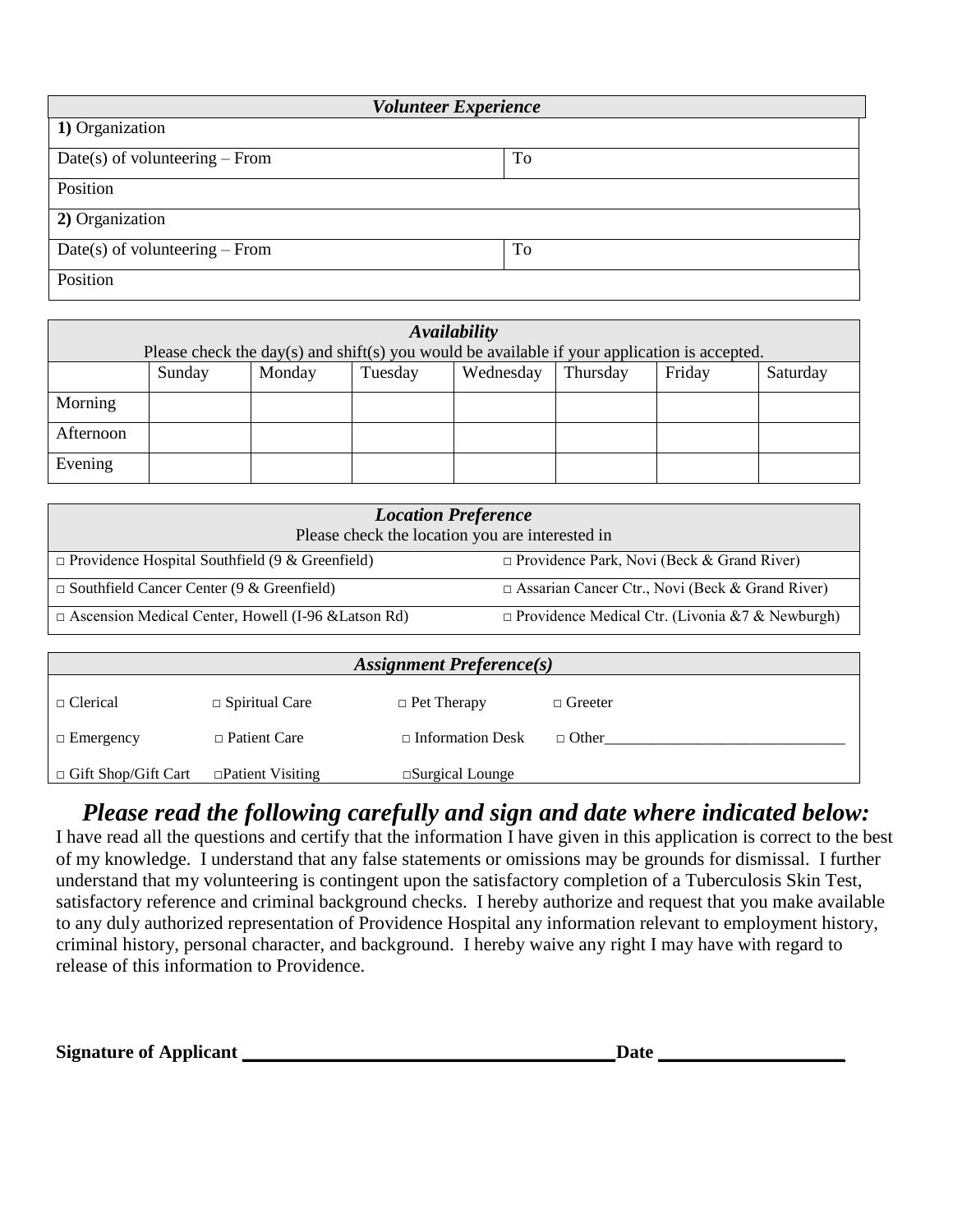

## **Volunteer Services Applicant Reference Form**

| Prospective Volunteer's Name    |      |                     |          |  |
|---------------------------------|------|---------------------|----------|--|
| Name of person giving reference |      | <b>Phone Number</b> |          |  |
| Address                         | City | <b>State</b>        | Zip Code |  |

The above person has applied for volunteer services at St. John Providence Health and has given your name as a reference. Please assist us in determining his/her qualifications by answering the following questions?

- 1. In what capacity have you known the applicant?
- 2. How long have you known him/her?
- 3. Would you recommend this applicant for a volunteer position at St. John Providence Health System? Why/why not?

4. Other comments:

| Signature of Person Giving Reference | Date                                                                             |
|--------------------------------------|----------------------------------------------------------------------------------|
|                                      | Please return immediately.                                                       |
|                                      | Applicant will not be considered for an interview until a reference is returned. |
|                                      | Thank you for your assistance.                                                   |
| Providence Hospital                  | Providence Park Hospital                                                         |
| <b>Volunteer Services</b>            | <b>Volunteer Services</b>                                                        |
| 16001 W. 9 Mile Rd.                  | 47601 Grand River Ave.                                                           |
| Southfield, MI 48075                 | Novi, MI 48374                                                                   |
| Fax: 248-849-8135                    | Fax: 248-465-4099                                                                |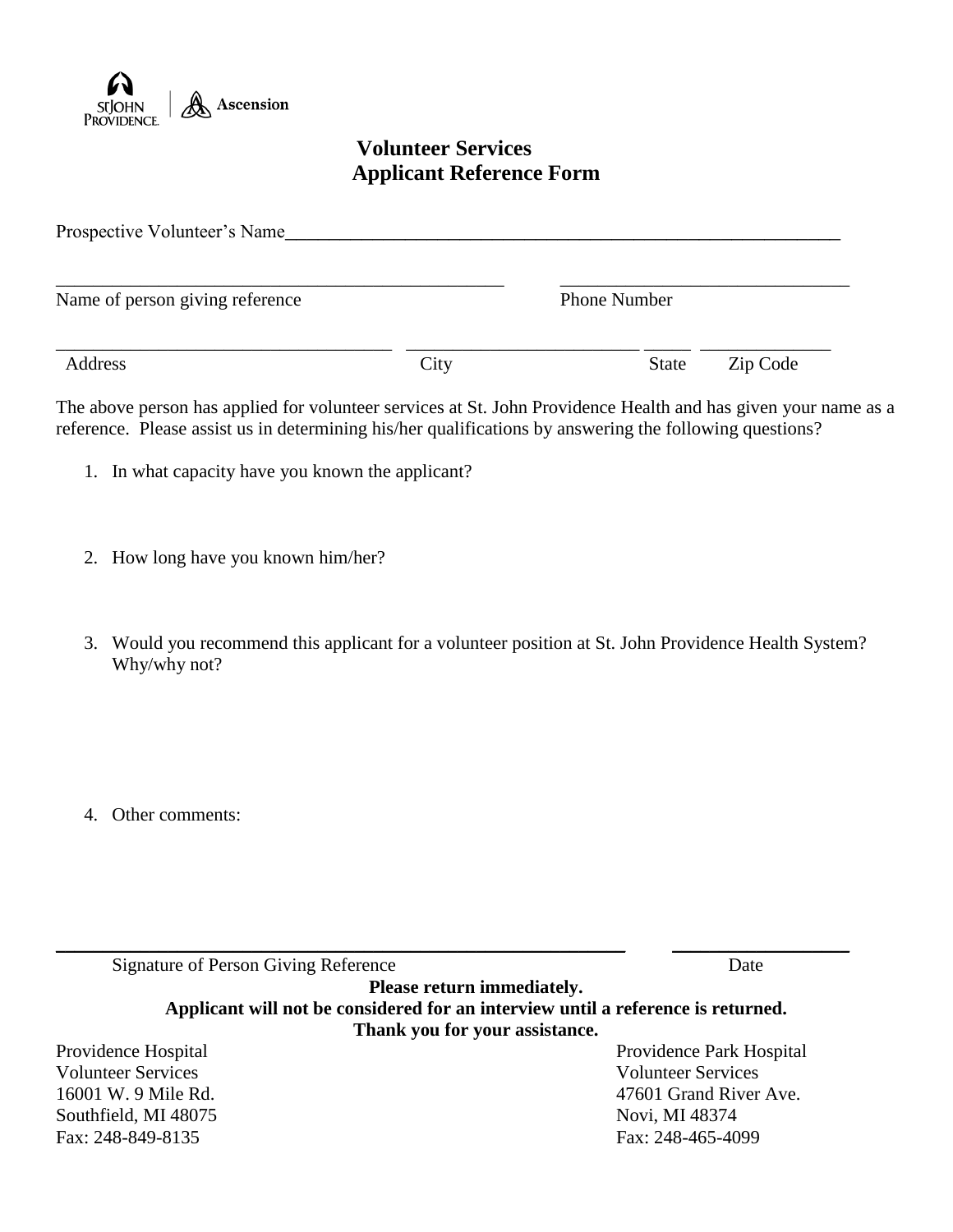

## **St. John Providence Health Confidentiality Agreement**

It is the policy of St. John Providence Health (SJPH) to provide our patients with the level of privacy and confidentiality required under the law, whenever we are confided with protected health information concerning any of our patients. Protected health information is information about a person's health or treatment that identifies the person.

In the course of your work or learning experience, you may have access to confidential information (oral, written or computer supported information not otherwise available to the public at large) about patients, their families and/or hospital business. Hospital business information includes computer programs, software and supporting documentation, technological improvement plans, strategic plans, financial information and associate information (including but not limited to co-workers and their families).

#### **Therefore, I agree that:**

My right to enter or make use of confidential information is restricted to my need to know the data or information to perform my job responsibilities or assigned duties. I will keep my computer access password(s) confidential. If another method of accessing a computer system is used, such as an ID badge, I will restrict its use to myself. I will not discuss any confidential information in public areas, hallways, elevators, etc.

I will hold all confidential information of which I have knowledge in the truest confidence, as required by law. I agree to utilize confidential information obtained by me only for the benefit of the patient or in performance of my job responsibilities or assigned duties.

Unauthorized disclosure, copying and/or misuse of confidential information is a serious breach of duty and will result in disciplinary action up to and including termination of employment or contract with SJPH, or removal of student or intern from work experience. Further, this agreement mandates compliance extending beyond employment, contract or association with SJPH, as required by law.

If I have questions about my obligation under this agreement or about SJPH policies and procedures related to confidentiality, I understand that I may direct my questions to the facility privacy officer or the SJPH Privacy Officer at (248) 849-5302.

\_\_\_\_\_\_\_ \_\_\_\_\_\_\_\_\_\_\_\_\_\_\_\_\_\_\_\_\_\_\_\_\_\_\_\_\_\_\_\_\_\_ \_\_\_\_\_\_\_\_\_\_\_\_\_\_\_\_\_\_\_\_\_\_\_\_\_\_\_\_\_\_\_

I have read this Confidentiality Agreement and agree to its terms.

\_\_\_\_\_\_\_\_\_\_\_\_\_\_\_\_\_\_\_\_\_\_\_\_\_\_\_\_\_\_\_\_\_\_\_\_\_\_\_\_\_\_

Date Signature Name (print)

Signature of Parent

*Providence-Providence Park Hospital Volunteer Services*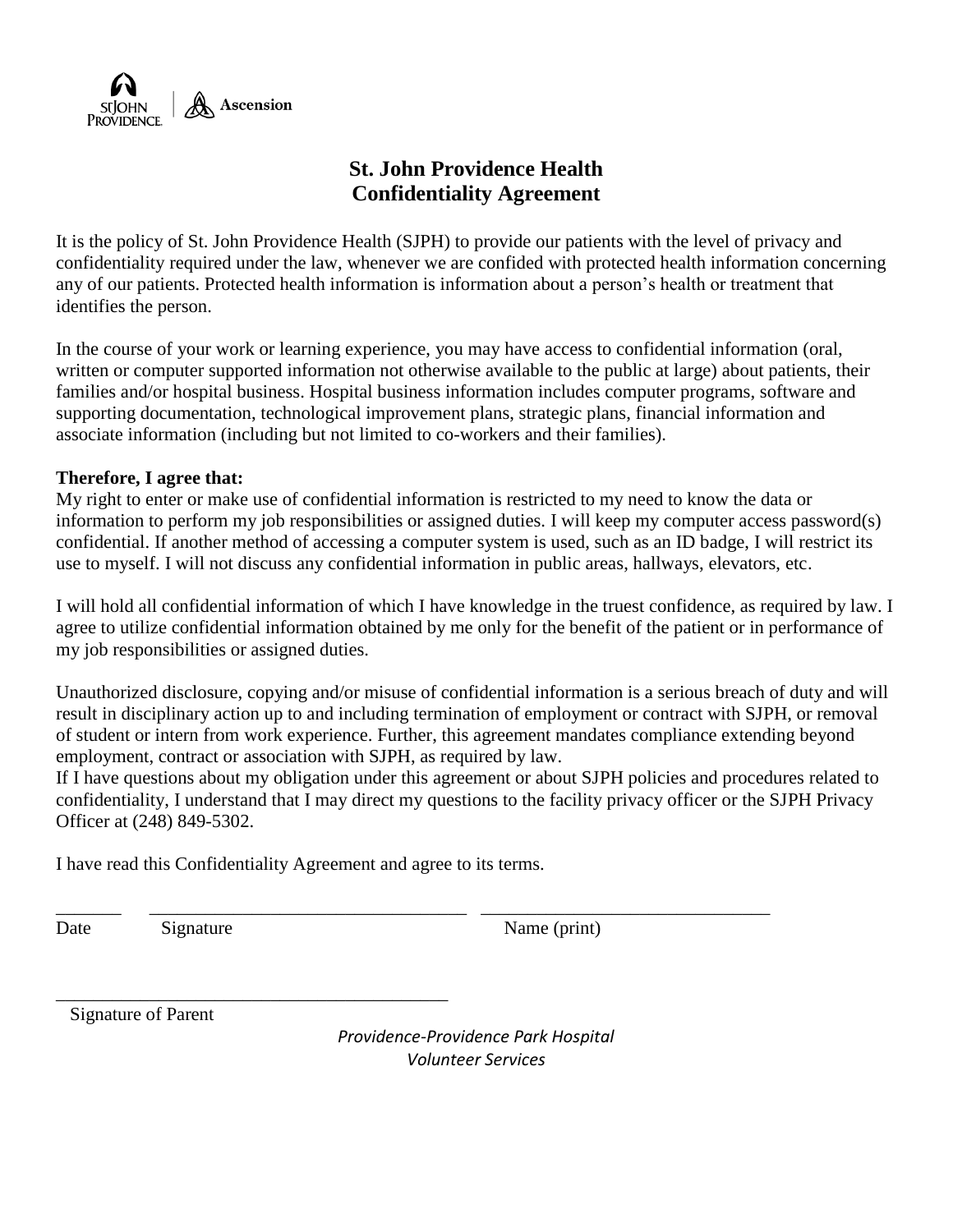

## **PARENTAL CONSENT FORM**

(High School Students 16 to 18 Years of Age)

| My/our daughter/son                     | has my/our consent to service as a Teen Volunteer |
|-----------------------------------------|---------------------------------------------------|
| at Providence-Providence Park Hospital. |                                                   |

I/we release Providence-Providence Park Hospital and its associates from any and all liability for any damages, injury or illness resulting from my/our son's/daughter's participation in such volunteer activities, which occurs through no fault or negligence on the part of the hospital.

I/we understand that, in the event of an emergency, medical treatment may be provided by the Providence-Providence Park Hospital Occupational Health physician or the Emergency Room physician. If I/we cannot be reached by phone and my son/daughter needs non-emergency care, I/we authorize the Providence-Providence Park Hospital Occupational Health physician or the Emergency Room physician to provide the appropriate medical treatment to my son/daughter. This authorization shall be valid while my/our son/daughter is performing volunteer services at Providence-Providence Park Hospital.

I/we give my/our permission to have a T.B. Skin Test performed on my/our son/daughter or I/we will see that results of a T.B. skin Test will be provided to you before the start date of volunteering.

If my/our son/daughter has not received the Hepatitis B vaccine series, I/we will discuss this at the time of my/our son's/daughter's interview and will follow-up with the Occupational Health physician to make a decision in this regard.

#### **THIS MUST BE SIGNED BY PARENT/LEGAL GUARDIAN**

| Date                                           |  |
|------------------------------------------------|--|
| Signature of Parent(s) or Legal<br>Guardian(s) |  |
| Address                                        |  |
| City, State Zip Code                           |  |
| Home Telephone Number                          |  |
| Work Telephone Number                          |  |

Updated 6/17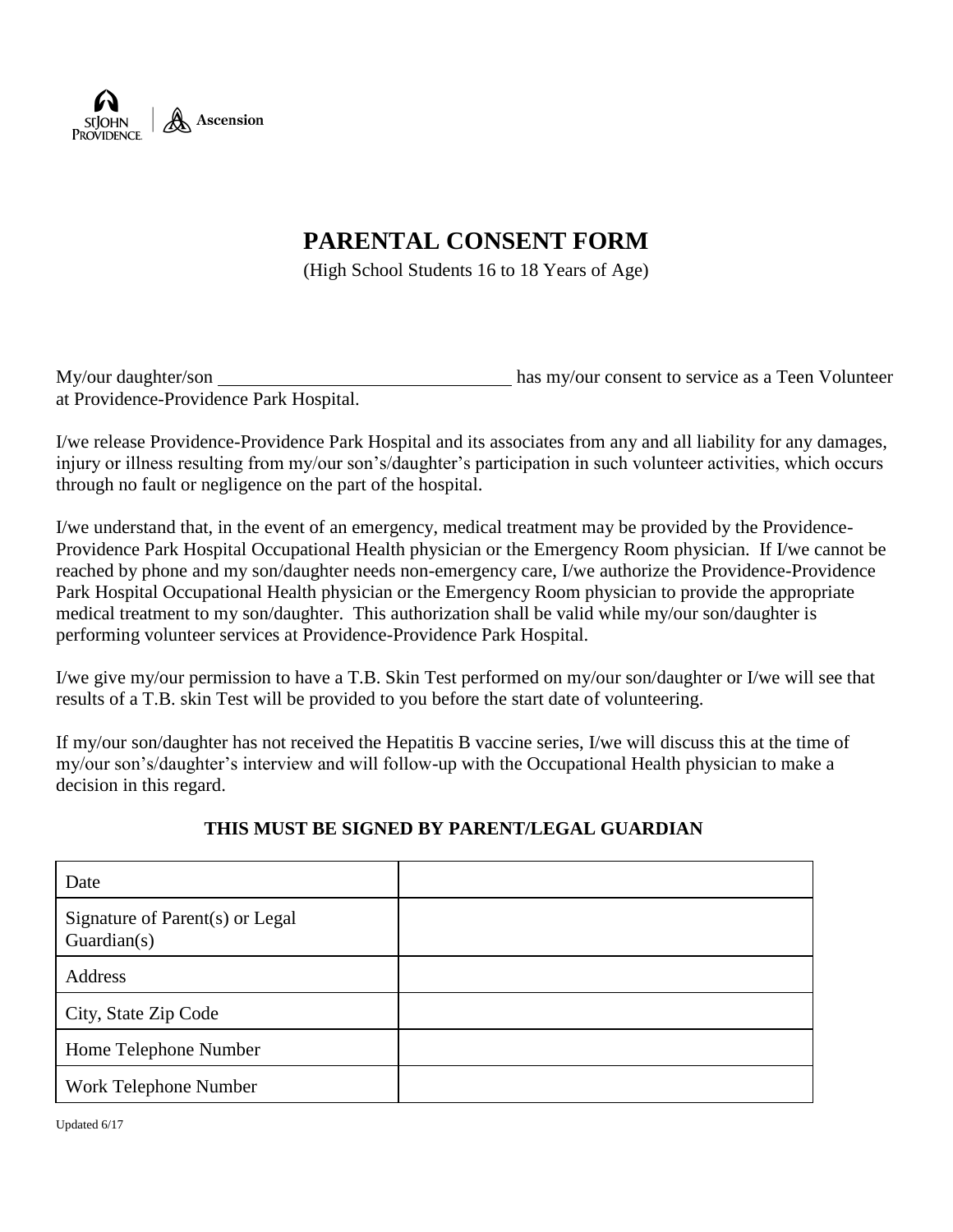### **DISCLOSURE REGARDING BACKGROUND INVESTIGATION**

**Ascension** ("the Company") may obtain information about you from a third party consumer reporting agency for employment purposes. Thus, you may be the subject of a "consumer report" and/or an "investigative consumer report" which may include information about your character, general reputation, personal characteristics, and/or mode of living and which can involve personal interviews with sources such as your neighbors, friends, or associates.These reports may contain information regarding your credit history, criminal history, social security verification, motor vehicle records ("driving records"), verification of your education or employment history, or other background checks. Credit history will only be requested where such information is substantially related to the duties and responsibilities of the position for which you are applying.

You have the right, upon written request made within a reasonable time, to request whether a consumer report has been run about you, and disclosure of the nature and scope of any investigative consumer report and to request a copy of your report. Please be advised that the nature and scope of the most common form of investigative consumer report is an employment history or verification. These searches will be conducted by Universal Background Screening, Inc., Post Office Box 5920, Scottsdale, AZ 85261, 1-877-263-8033, [www.universalbackground.com.](http://www.universalbackground.com/) The scope of this disclosure is all-encompassing, however, allowing the Company to obtain from any outside organization all manner of consumer reports throughout the course of your employment to the extent permitted by law.

Signature Date Date

Parent/Guardian Signature (If under the age of 18) Date